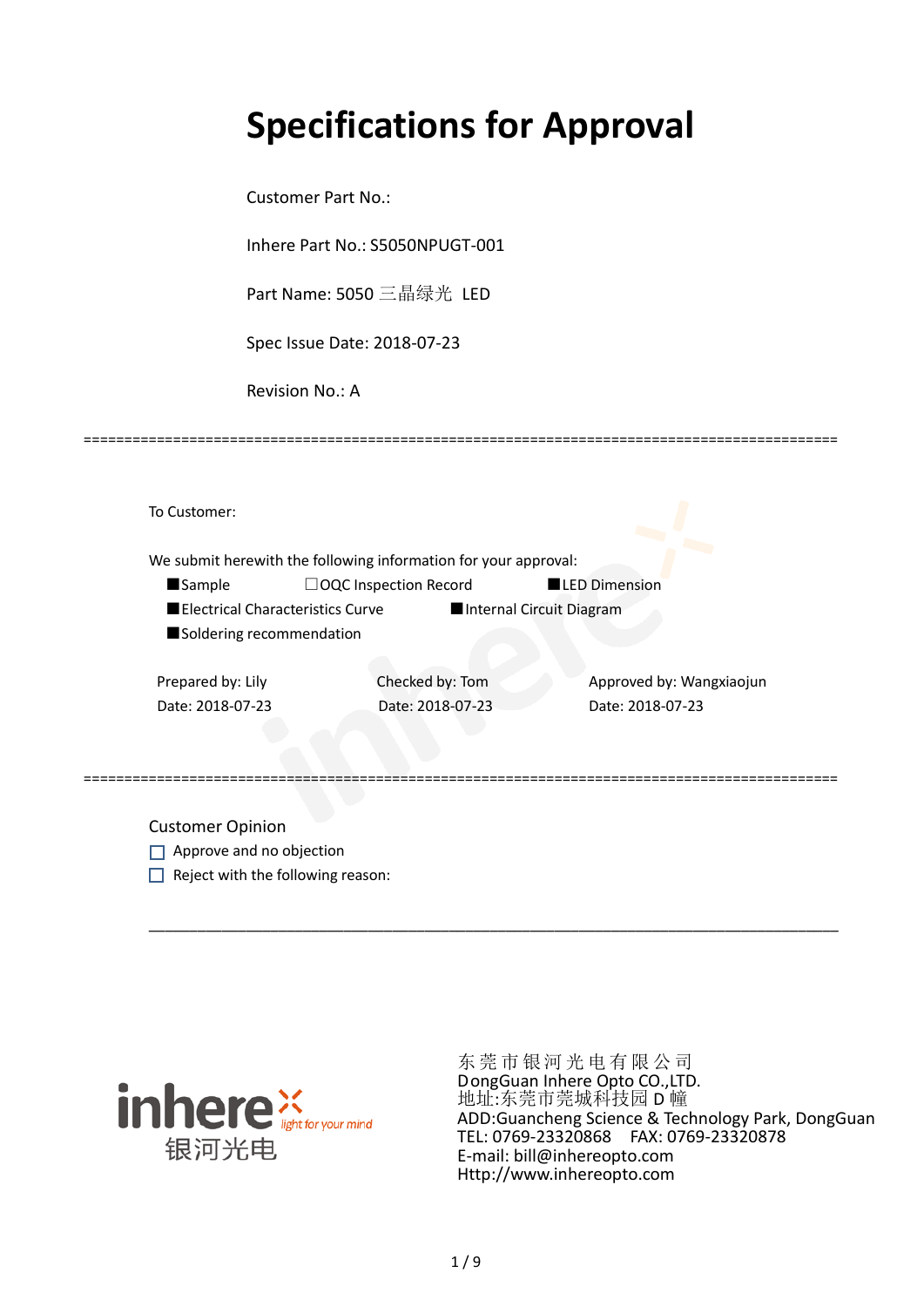#### **Features**

5.0mm x 5.0mm TOP LED, 1.5mm thickness

Low power consumption

Wide view angle

Package: 1000pcs/reel

RoHS Compliant

# **Applications**

Ideal for back light and indicator

Various colors and lens types available

# **Package outlines Recommend Pad Layout Recommend Pad Layout**



| Part No.       | <b>Emitted color</b> | <b>Dice</b> | Lens color        |
|----------------|----------------------|-------------|-------------------|
| S5050NPUGT-001 | Green                | InGaN/GaN   | Water transparent |

# Notes:

All dimensions are in millimeters (inches);

Tolerances are ±0.1mm (0.004inch) unless otherwise noted.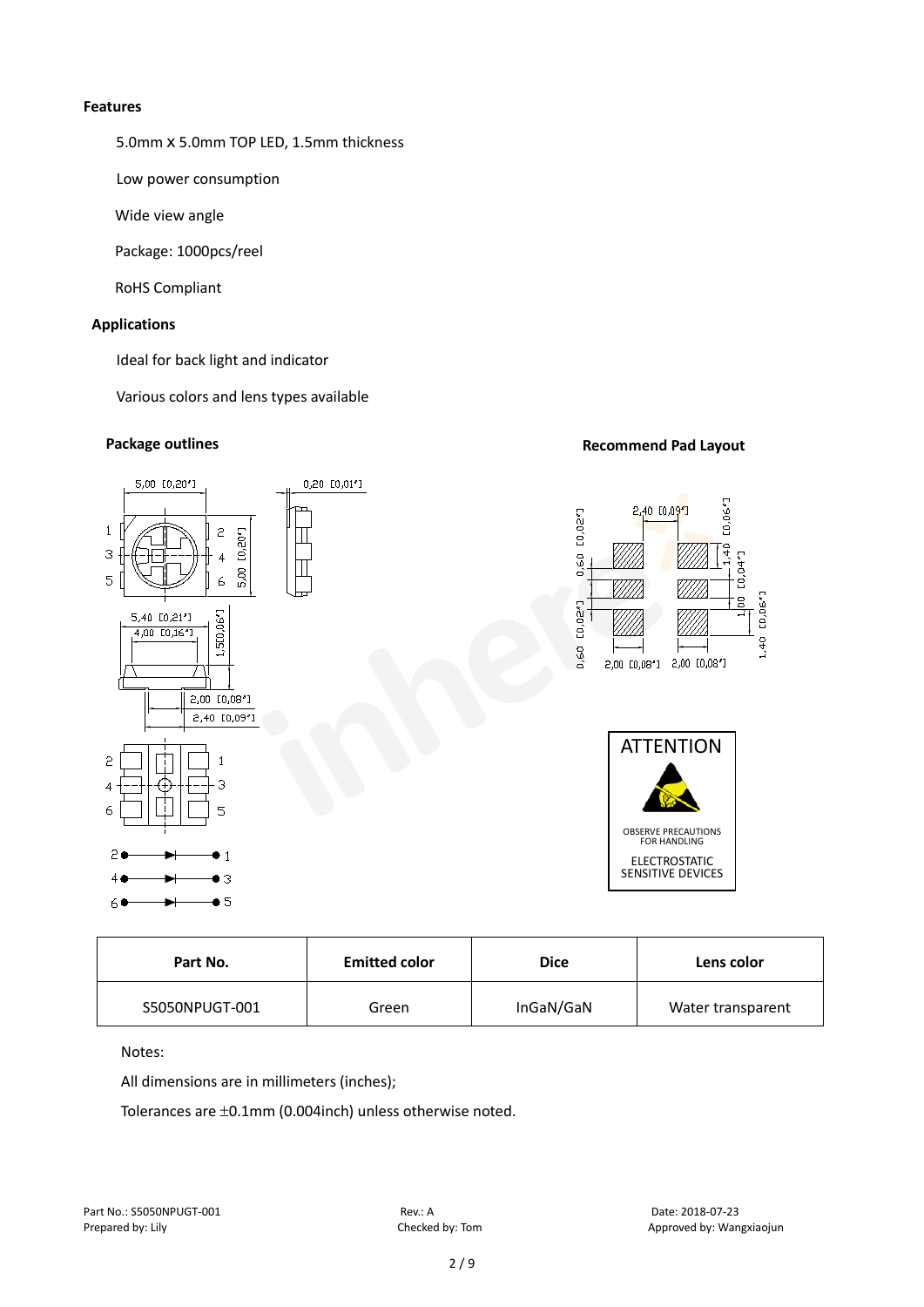# **Absolute Maximum Ratings (Ta=25**℃)

| Parameter                              | Symbol      | Value      | Unit         |
|----------------------------------------|-------------|------------|--------------|
| Power dissipation                      | Pd          | 200        | mW           |
| Forward current                        | If          | 60         | mA           |
| Reverse voltage                        | Vr          | 5          | V            |
| Operating temperature                  | Top         | $-40$ ~+80 | $^{\circ}$ C |
| Storage temperature                    | <b>Tstg</b> | $-40$ ~+85 | $^{\circ}$ C |
| Peak pulsing current (1/8 duty f=1kHz) | Ifp         | 100        | mA           |

# **Electro-Optical Characteristics (Ta=25**℃)

|                             | <b>Test Condition</b> | Symbol              | Value   |                          |            |        |
|-----------------------------|-----------------------|---------------------|---------|--------------------------|------------|--------|
| Parameter                   |                       |                     | Min     | <b>Typ</b>               | <b>Max</b> | Unit   |
| Wavelength at peak emission | $If=60mA$             | $\lambda$ p         |         | 517                      |            | nm     |
| Spectral half bandwidth     | $If=60mA$             | $\triangle \lambda$ |         | 35                       |            | nm     |
| Dominant wavelength         | $If=60mA$             | $\lambda$ d         | 515     | $\overline{\phantom{m}}$ | 525        | nm     |
| Forward voltage             | $If=60mA$             | Vf                  | 2.7     | --                       | 3.4        | $\vee$ |
| Luminous intensity          | $If=60mA$             | Iv                  | 2500    | 3500                     | --         | mcd    |
| Viewing angle at 50% lv     | $If=60mA$             | $2 \theta 1/2$      | $-\, -$ | 120                      | --         | Deg    |
| Reverse current             | $Vr = 5V$             | Ir                  |         | 10                       | $\mu$ A    |        |

Note:

- 2. The tolerance of luminous intensity (Iv ) is  $\pm 15\%$ .
- 3. The tolerance of dominant wavelength is ±1nm.
- 4. This specification is a standard specification of our factory, can make in accordance with customer's special requirement.

<sup>1.</sup> The tolerance of forward voltage is ±0.05V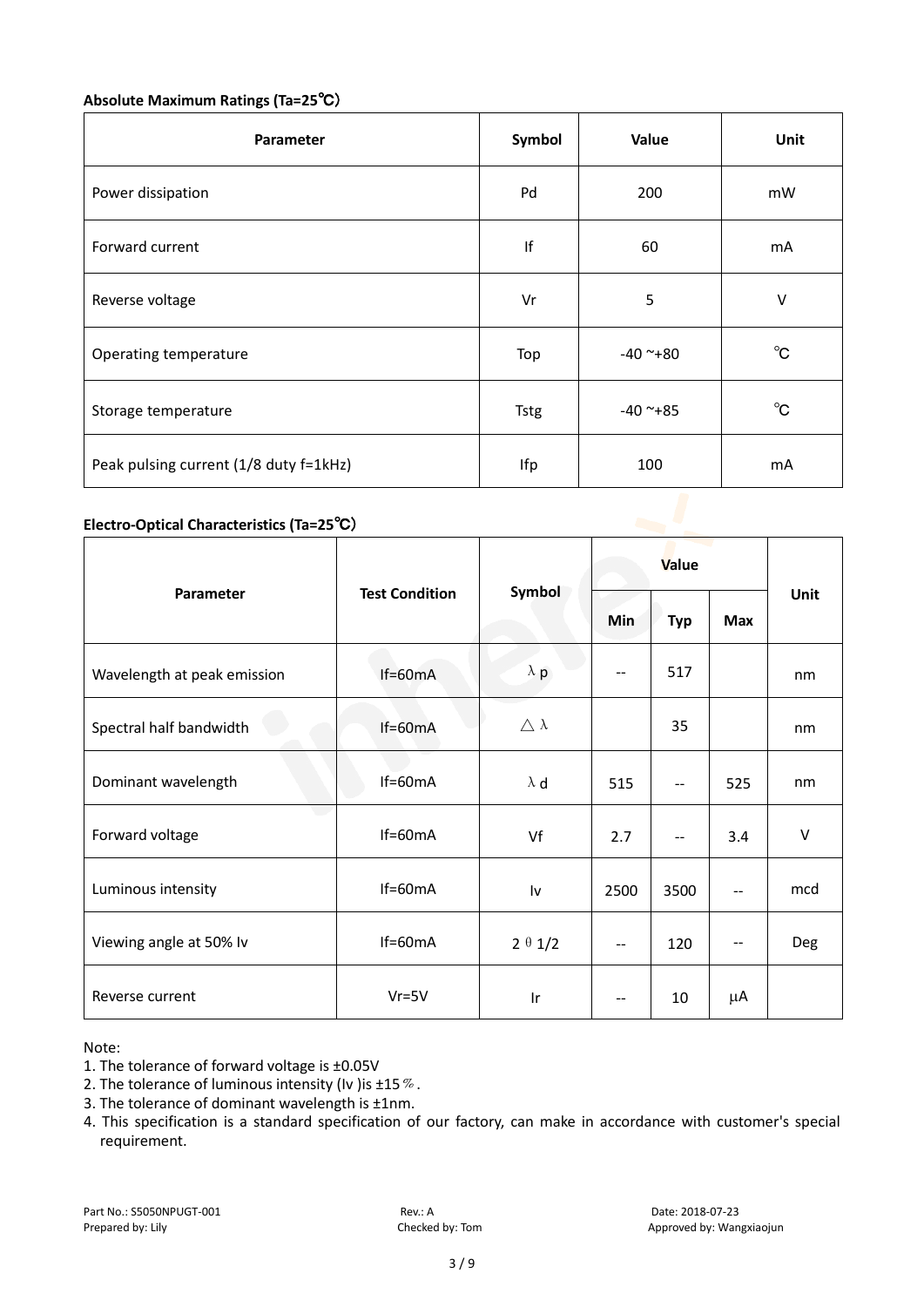#### **Optical Characteristic Curves**

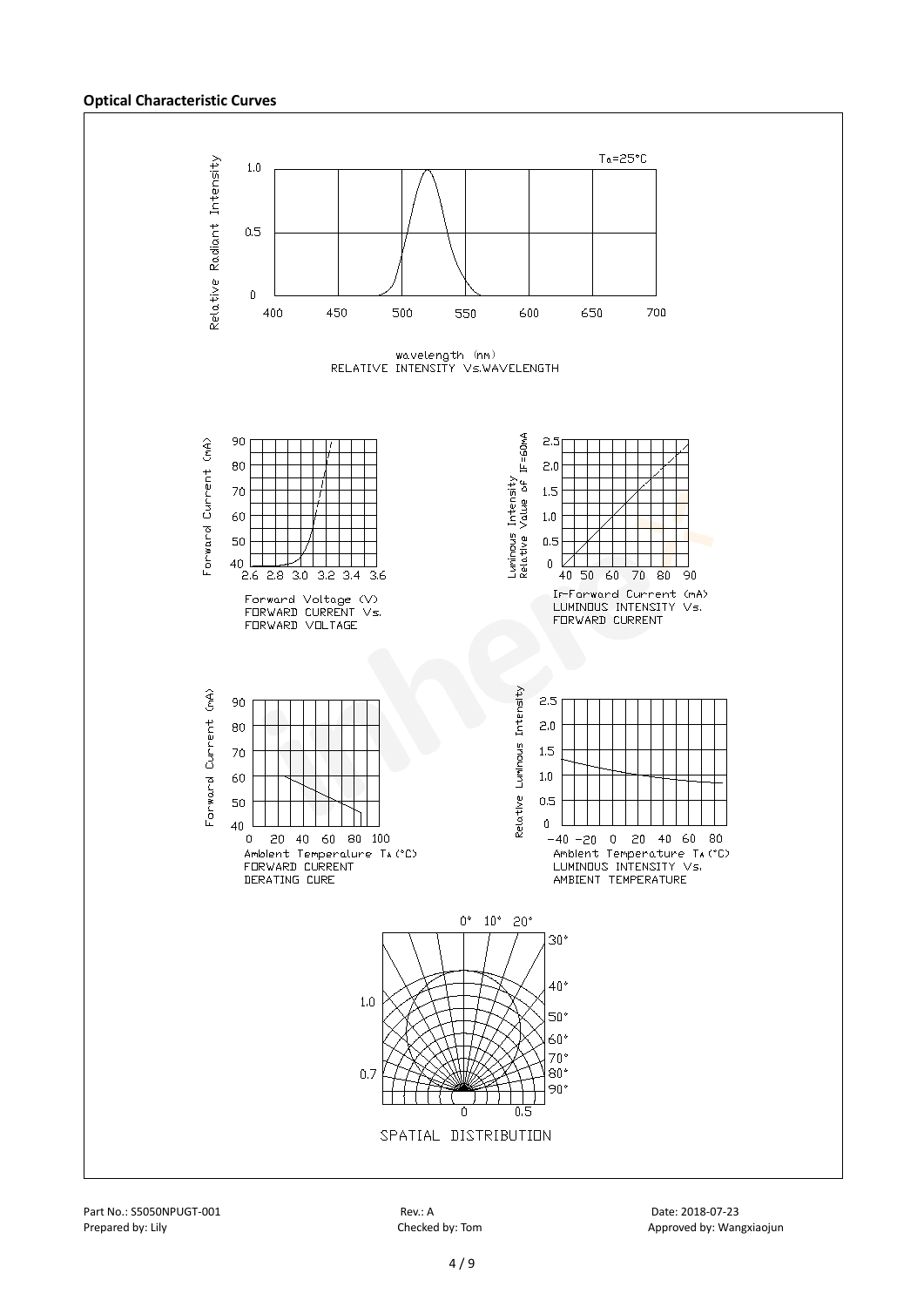# **Test Items and Results of Reliability**

| <b>Test Item</b>                                  | <b>Test Conditions</b>                                                       | <b>Standard</b><br><b>Test Method</b> | <b>Note</b> | <b>Number of</b><br><b>Test</b> |
|---------------------------------------------------|------------------------------------------------------------------------------|---------------------------------------|-------------|---------------------------------|
| <b>Reflow Soldering</b>                           | Ta=260±5 °C, Time=10±2S                                                      | JB/T 10845-2008                       | 3times      | 0/22                            |
| Salt Atmosphere                                   | Ta=35±3°C, PH=6.5 $\sim$ 7.2                                                 | GB/T 2423.17-2008                     | 24hrs       | 0/22                            |
| Temperature Cycling                               | -40 $±5^{\circ}$ C<br>$30±1$ min<br>个→(25℃/5±1min)↓<br>100±5°C<br>$30±1$ min | GB/T 2423.22-2012                     | 100cycles   | 0/22                            |
| <b>Thermal Shock</b>                              | Ta=-40±5 $°C$ ~100±5 $°C$ ,<br>15±1min dwell                                 | GB/T 2423.22-2012                     | 100cycles   | 0/22                            |
| High Humidity High Temp.<br>Cycling               | Ta=30±5 $^{\circ}$ C $\sim$ 65±5 $^{\circ}$ C,<br>90±5%RH,24hrs/1cycle       | GB/T 2423.4-2008                      | 10cycles    | 0/22                            |
| High Humidity High Temp.<br>Storage Life          | Ta=85±5 °C, $\psi$ (%)=85±5%RH                                               | GB/T 2423.3-2006                      | 1000hrs     | 0/22                            |
| High Temperature<br>Storage Life                  | Ta=100±5°C, non-operating                                                    | GB/T 2423.2-2008                      | 1000hrs     | 0/22                            |
| Low Temperature<br>Storage Life                   | Ta=-40±5℃, non-operating                                                     | GB/T 2423.1-2008                      | 1000hrs     | 0/22                            |
| Life Test                                         | Ta=26±5℃,@20mA,<br>$\psi$ (%)=25%RH~55%RH                                    |                                       | 1000hrs     | 0/22                            |
| High Humidity High Temp.<br><b>Operating Life</b> | Ta=85±5℃,@20mA,<br>$\psi$ (%)=85%RH                                          | GB/T 2423.3-2006                      | 500hrs      | 0/22                            |
| Low Temperature<br><b>Operating Life</b>          | Ta=-20±5℃,@20mA                                                              | GB/T 2423.1-2008                      | 1000hrs     | 0/22                            |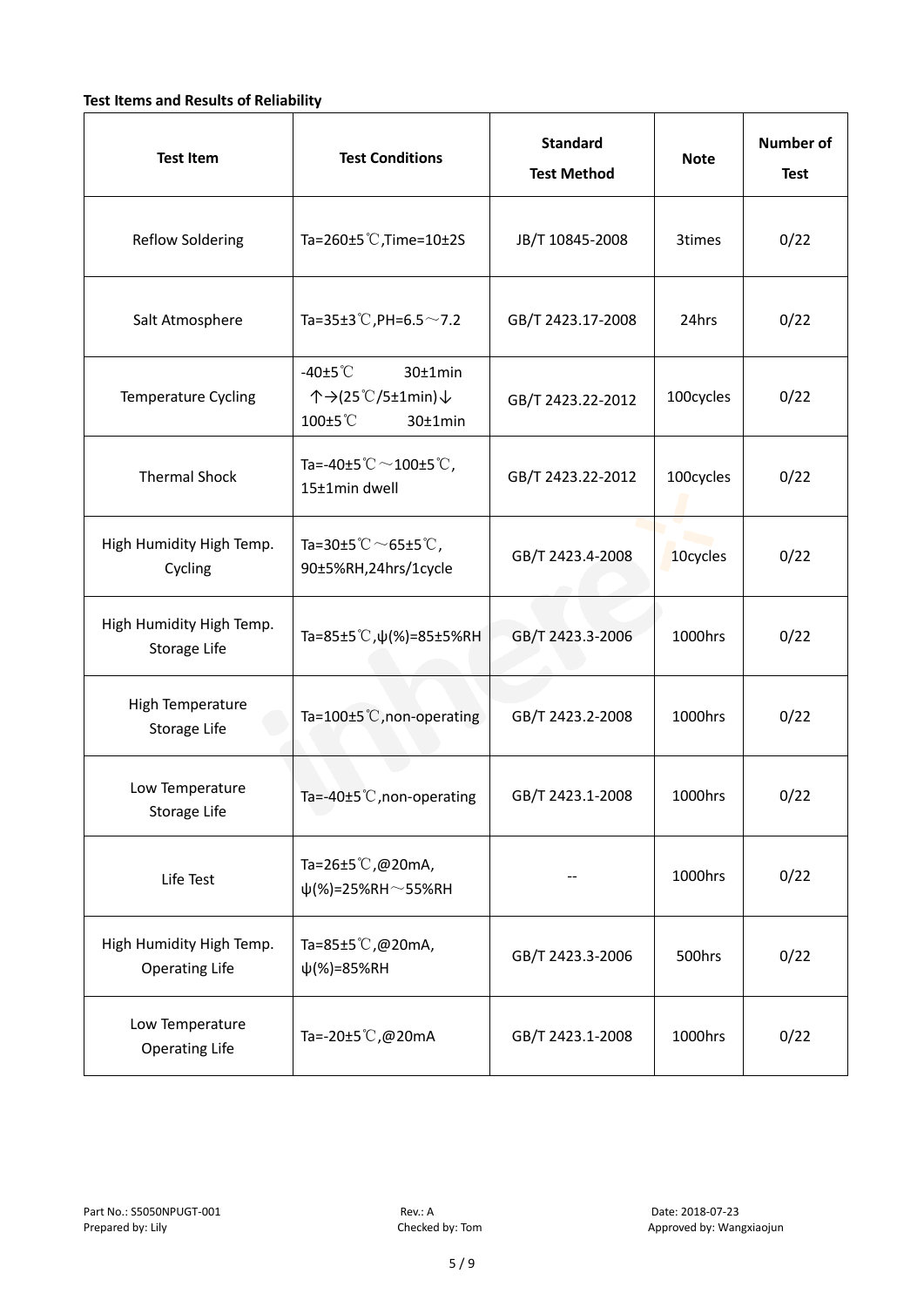# **Reflow Profile**

Reflow Temp/Time



# Notes:

- 1. We recommend the reflow temperature 245°C ( $\pm$ 5°C).the maximum soldering temperature should be limited to 260℃.
- 2. Don't cause stress to the epoxy resin while it is exposed to high temperature.
- 3. Number of reflow process shall be 2 times or less.

# ■Soldering iron

Basic spec is  $\leq$  5sec when 320°C (±20°C). If temperature is higher, time should be shorter (+10°C $\rightarrow$ -1sec).

Power dissipation of iron should be smaller than 20W, and temperatures should be controllable .Surface temperature of the device should be under 350℃.

#### **Rework**

- 1. Customer must finish rework within 5 sec under 340℃.
- 2. The head of iron cannot touch copper foil
- 3. Twin-head type is preferred.



Avoid rubbing or scraping the resin by any object, during high temperature, for example reflow solder etc.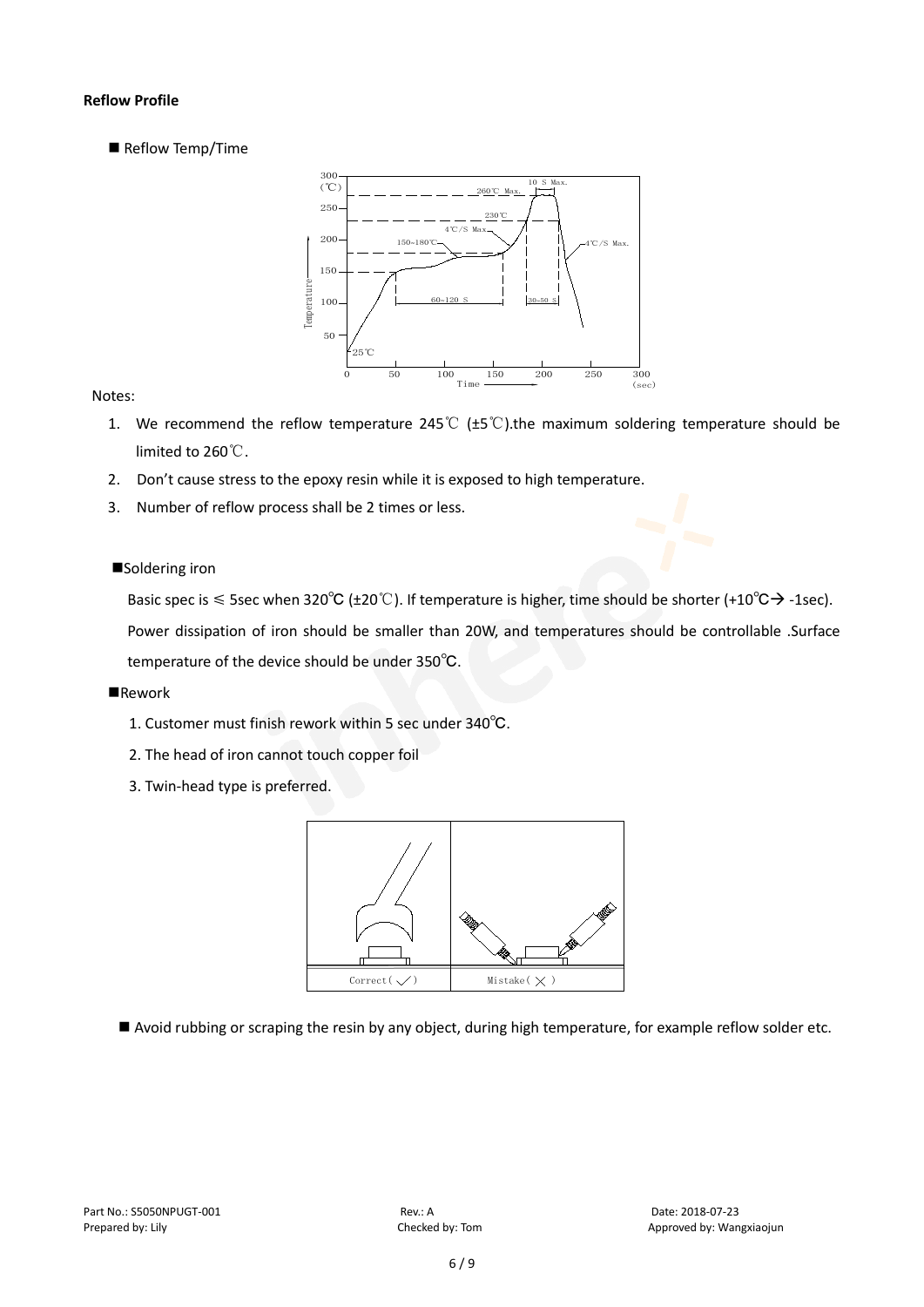#### T**est circuit and handling precautions**

Test circuit



■ Handling precautions

#### 1. Over-current-proof

Customer must apply resistors for protection; otherwise slight voltage shift will cause big current change

(Burn out will happen).

#### 2. Storage

# 2.1 It is recommended to store the products in the following conditions:

Humidity: 60% R.H. Max.

Temperature: 5℃~30℃

- 2.2 Shelf life in sealed bag: 12 month at <5℃~30°C and <30% R.H. after the package is opened, the products should be used within a week or they should be keeping to stored at≦20 R.H. with zip-lock sealed.
- 3. Baking

It is recommended to baking before soldering. The Conditions is:  $60±5°C/24$ hrs.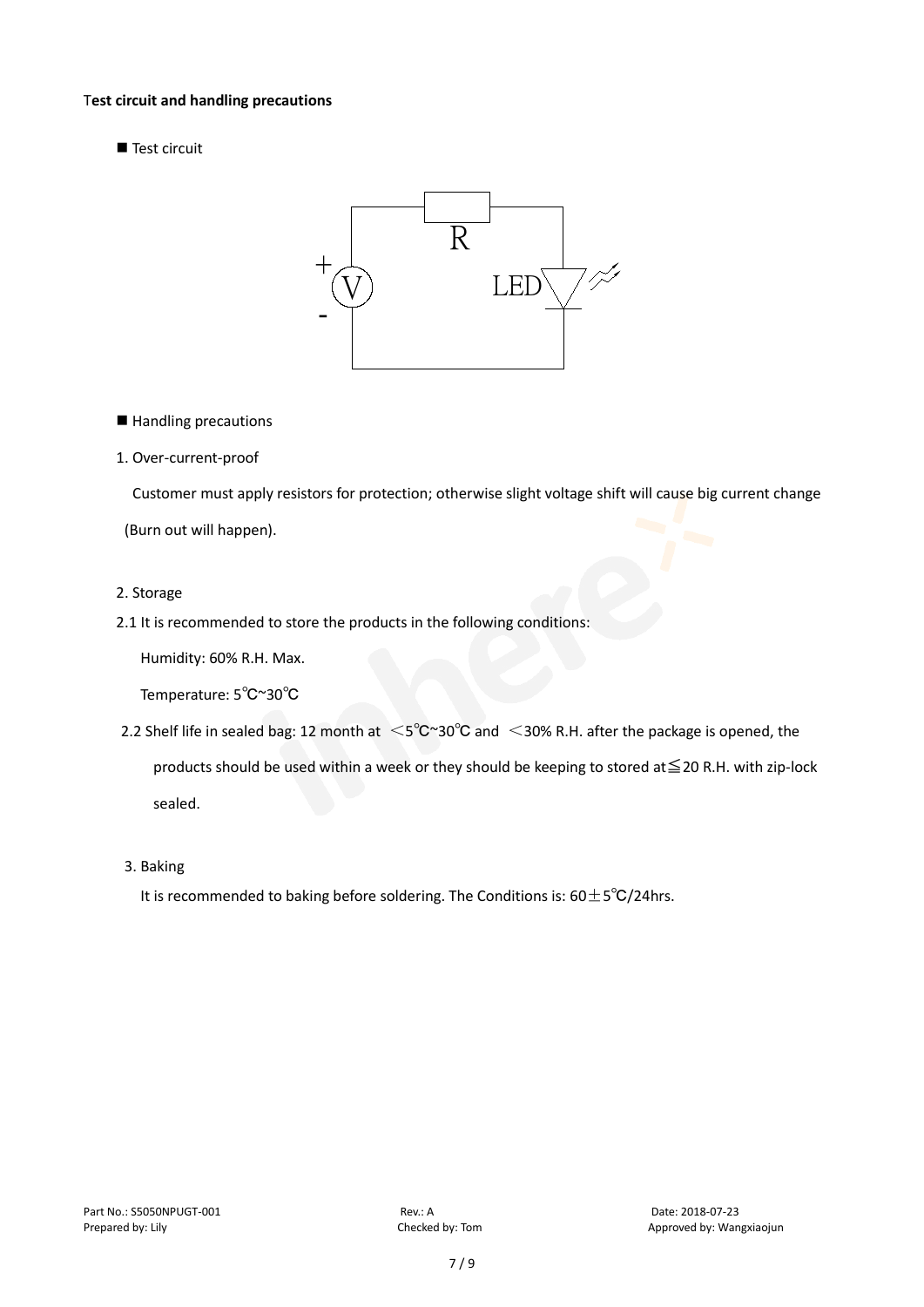#### **5050 Series SMD Top LED Lamps Packaging Specifications**

- 
- Feeding Direction **Constanting Constanting Constanting Constanting Constanting Constanting Constanting Constanting Constanting Constanting Constanting Constanting Constanting Constanting Constanting Constanting Constanting**



**Dimensions of Tape (Unit: mm)**



# Notes:

- 1. Empty component pockets are sealed with top cover tape;
- 2. The maximum number of missing lamps is two;
- 3. The cathode is oriented towards the tape sprocket hole in accordance with ANSI/EIA RS-481 specifications.
- 4. 1,000pcs/Reel.